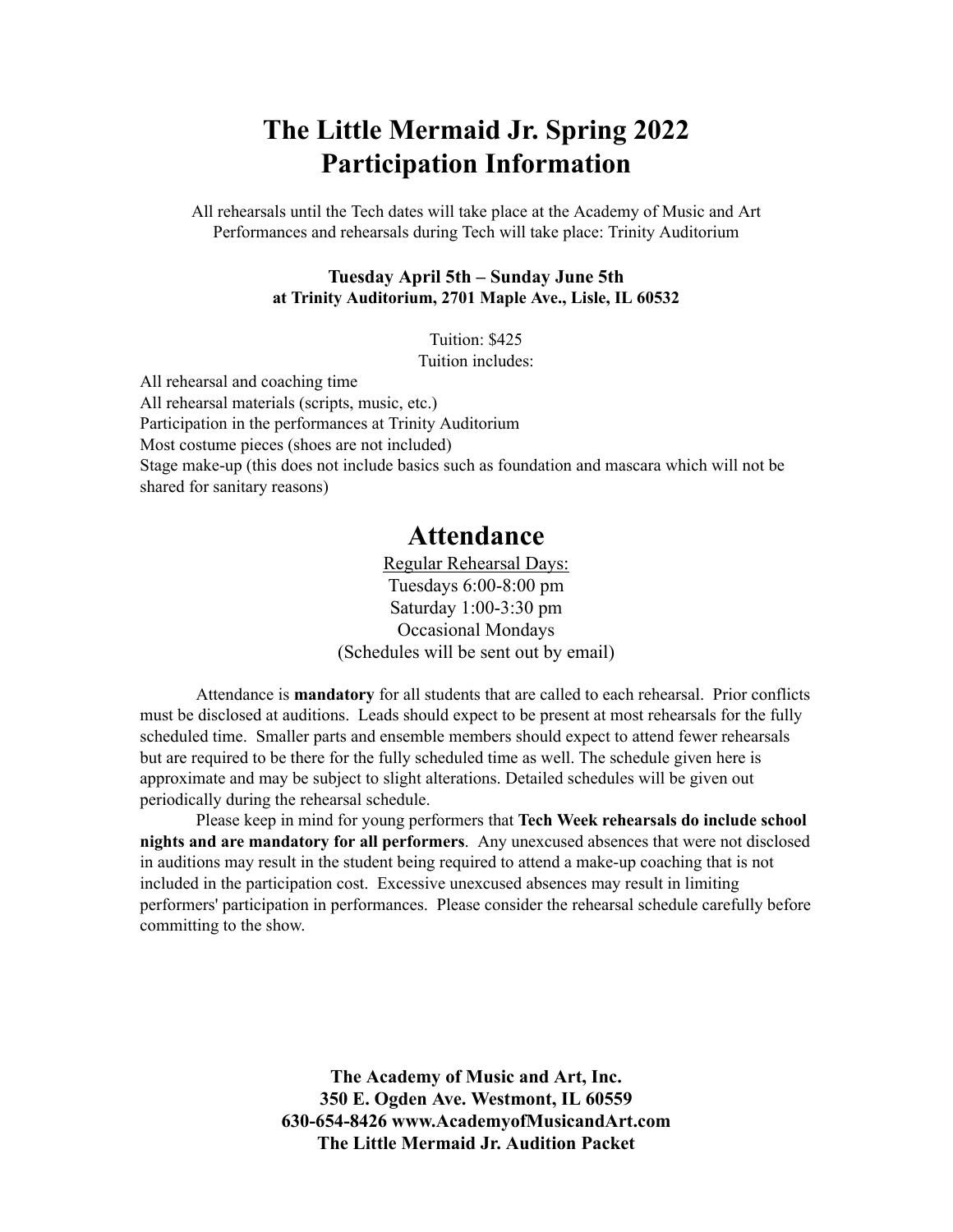# **Auditions**

#### What to prepare:

**A short song.** (16 Bars or 1 Minute). Please audition with a song from the show. If you need help preparing, please contact the school for suggestions or schedule a lesson with us to help you prepare. Preparation of your song is key. The better you know your song, the more fun you can have with it and the more character you can show us.

**A character.** We want to see how creative you can be. Consider how these characters would behave, interact, move, and sound. Watch the Little Mermaid, or check Youtube for other productions of the show to get ideas, but try to bring your own style to the characters. We want you to be creative, and most importantly, have fun!

We will provide audition sides for the acting portion of the audition.

What we are looking for:

- Of course, some terrific singers! We're looking for singers comfortable with pitch and rhythm. For character roles, stellar singers are not necessarily needed. It is important for students to project their voices for singing and talking.
- Creative students. We really want to see some personality in your songs and line readings.
- Good movers. Students who are comfortable following short dance combinations and can move rhythmically. Dancers with experience have the possibility of featured dance roles in ensemble numbers.

#### What to expect:

- We will audition in small groups.
- Each student will sing their prepared song, read some lines that will be provided for you, and learn and perform a short dance combination.
- The teachers may ask you some questions about yourself.

The teachers may ask you to perform all or part of your song again and give suggestions. Do not feel upset if this happens. We are interested to see how you learn and how you respond to direction. Most parts are open to either male or female students even when the part descriptions specify a gender. We want our show to fit our students. This means that the same actor may play more than one role (small parts will almost certainly be part of at least one ensemble) or that roles may be double-cast (shared between two actors).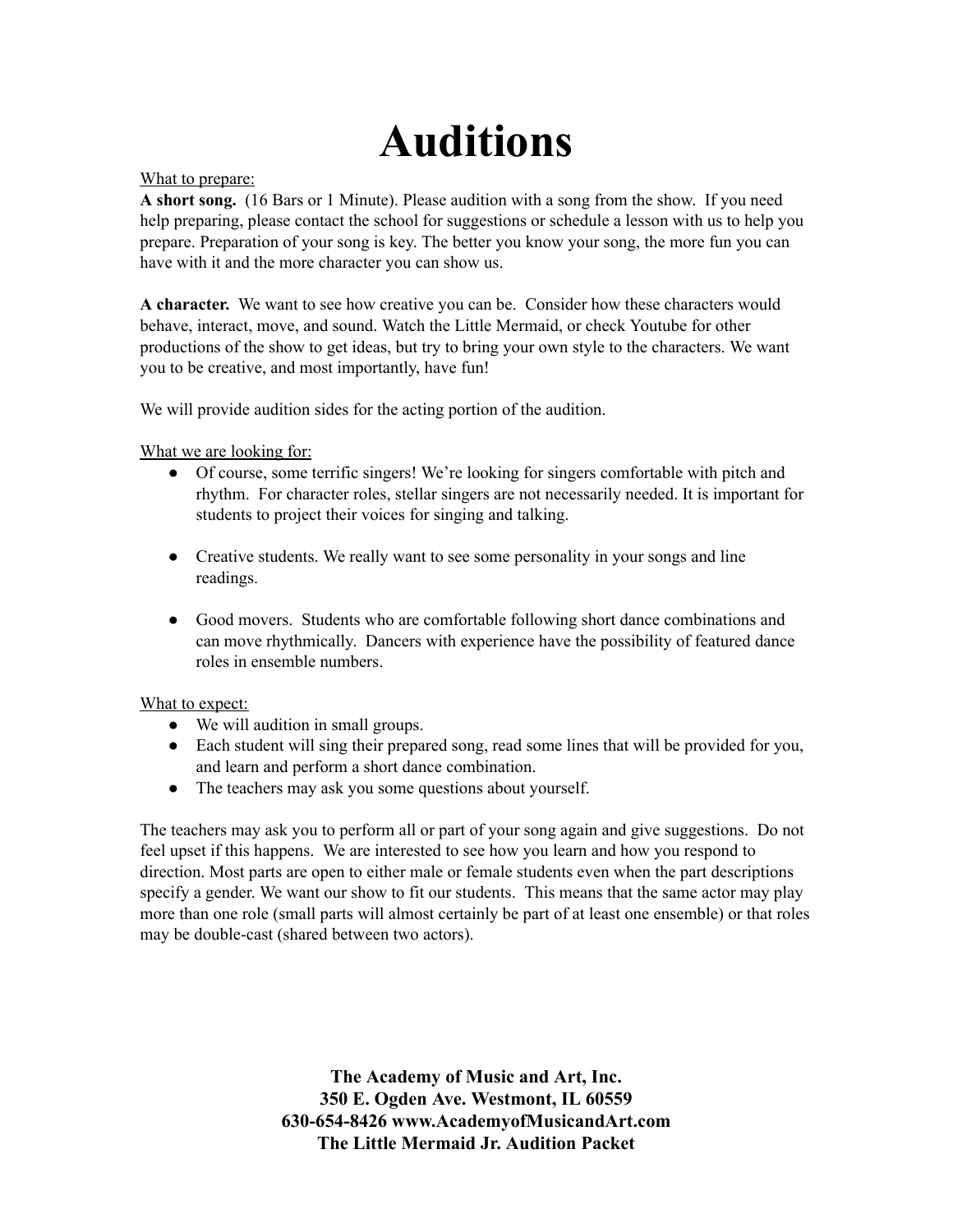# **Roles**

# **Ariel**

Ariel, the heroine of our story, is a little mermaid who longs to be human. Cast a strong singer and dynamic performer in this role. Ariel has some beautiful solos but must be able to convey meaning through gesture once she loses her voice.

| Gender: Female<br>Vocal range top: Eb5 | Vocal range bottom: Bb3 |
|----------------------------------------|-------------------------|
|----------------------------------------|-------------------------|

# **Prince Eric**

Prince Eric is the adventurous prince who captures Ariel's heart. Look for a charming performer with a sensitive nature. Prince Eric has a few small solos, but it is more important to cast a strong actor in this role.

| Gender: Male | Vocal range top: D5 | Vocal range bottom: B3 |
|--------------|---------------------|------------------------|
|              |                     |                        |

# **Sebastian**

Sebastian is the meticulous and anxious crab who tries to keep Ariel safe while getting to lead some of the most memorable songs in the show! Look for a strong singer who can also handle Sebastian's emotional range. Sebastian can be played by a boy or girl.

Gender: Any Vocal range top: D5 Vocal range bottom: A3

# **Flounder**

Flounder is Ariel's sincere and sensitive best friend who is loyal to the end. This spunky fish also has a show-stopping solo in "She's in Love." Flounder can be cast with a girl or a boy with an unchanged voice. This may be a wonderful role for a younger performer who is ready to take the next step into the spotlight.

Gender: Any Vocal range top: Db5 Vocal range bottom: G3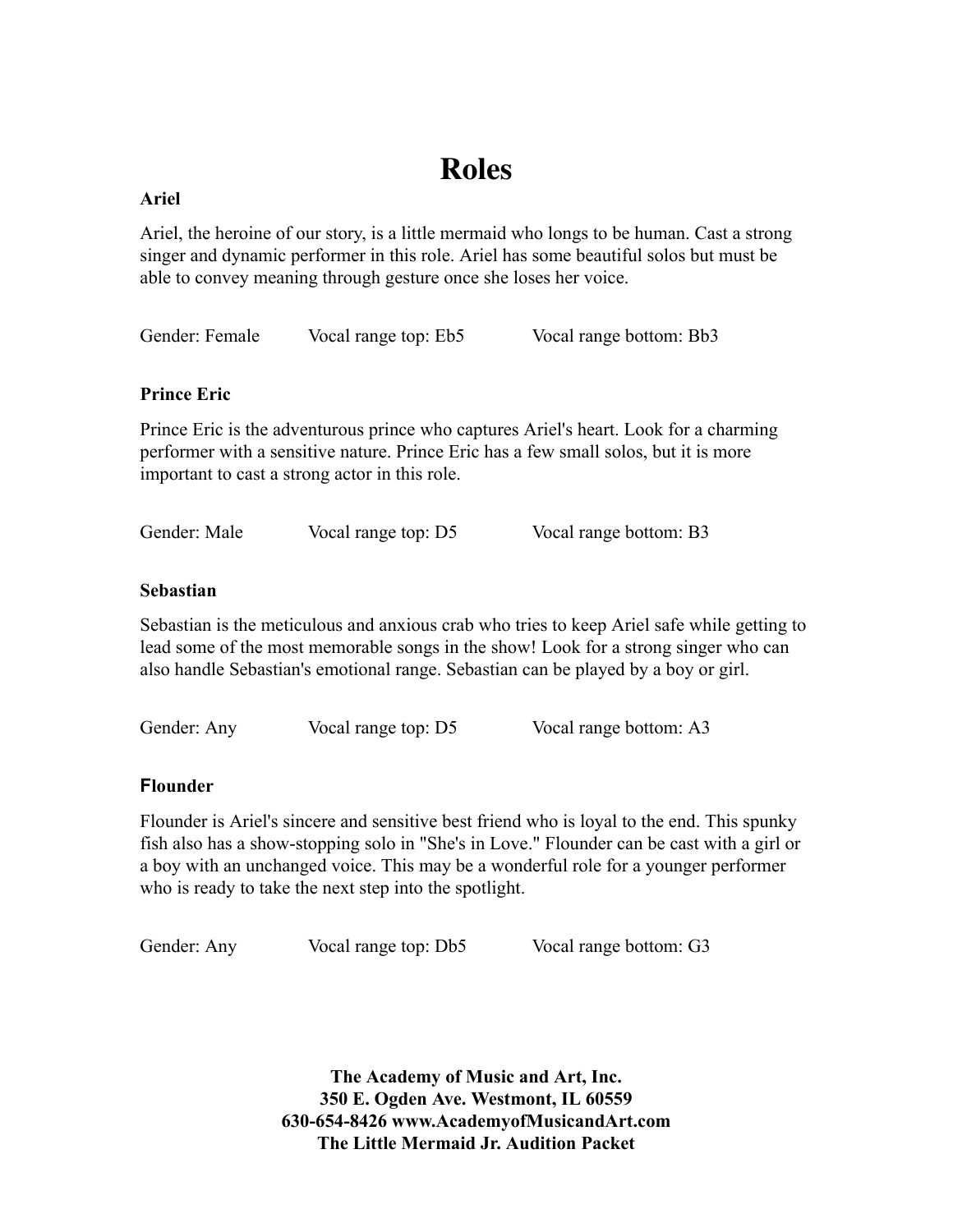### **King Triton**

KING TRITON rules the sea and is a force to be reckoned with. This non-singer needs to command the stage as a strong leader but also show the tenderness of a parent. Cast a mature performer who feels comfortable playing father to Ariel and the Mersisters.

Gender: Male

#### **Mersisters**

The Mersisters (Aquata, Andrina, Arista, Atina, Adella, Allana) are Ariel's siblings and full of personality and sass. These are great roles to showcase talented singers and dancers who can create and play six distinctive characters.

Gender: Female Vocal range top: G5 Vocal range bottom: G3

#### **Ursula**

Ursula is the manipulative sea witch who tries to overthrow King Triton. She is cunning and devious and will stop at nothing to get what she wants. Cast a mature performer who can bring out this villain's humor while finding texture in Ursula's complexity. Ursula's songs can be challenging, so look for a singer who will feel comfortable with these solos.

Gender: Female Vocal range top: C#5 Vocal range bottom: F3

# **Tentacles**

The Tentacles are extensions of Ursula, perhaps the poor unfortunate souls who are now trapped in her lair. Look for six or eight performers who work well together and can move as a unit.

Gender: Any Vocal range top: C#5 Vocal range bottom: C4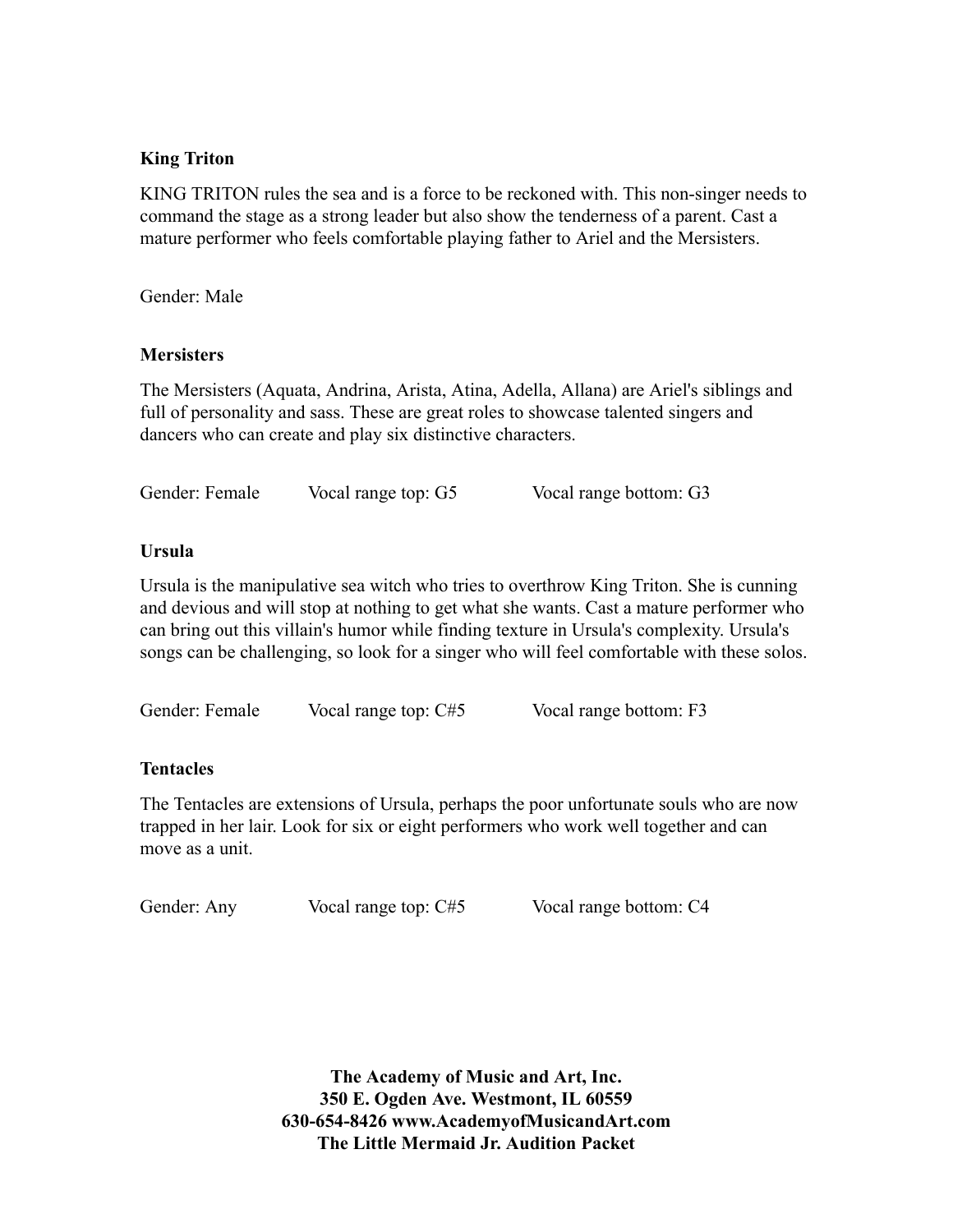#### **Flotsam**

Flotsam and Jetsam are Ursula's slippery spies. These electric eels are sinister and sneaky, so look for performers who can be underhanded and devious while still being heard on stage. Flotsam and Jetsam can be played by boys or girls.

| Gender: Any | Vocal range top: C#5 | Vocal range bottom: C4 |
|-------------|----------------------|------------------------|
|             |                      |                        |

#### **Jetsam**

Flotsam and Jetsam are Ursula's slippery spies. These electric eels are sinister and sneaky, so look for performers who can be underhanded and devious while still being heard on stage. Flotsam and Jetsam can be played by boys or girls.

| Gender: Any | Vocal range top: C#5 | Vocal range bottom: C4 |
|-------------|----------------------|------------------------|

#### **Scuttle**

Scuttle is the know-it-all seagull who serves as Ariel's expert on humans. He is funny and off-beat. While a good singer will rock "Human Stuff," this song can easily be spoken in rhythm. Look for a performer with good comedic timing who is willing to have fun with Scuttle's eccentricities.

| Gender: Any | Vocal range top: E5 | Vocal range bottom: B3 |
|-------------|---------------------|------------------------|
|             |                     |                        |

#### **Gulls**

The Gulls are Scuttle's flock of zany "back-up singers" who help explain human stuff to Ariel. While there are three principal gulls written in the score, feel free to add as many as you need to best serve your production. The Gulls' solos can be spoken if necessary.

Gender: Any Vocal range top: G5 Vocal range bottom: B3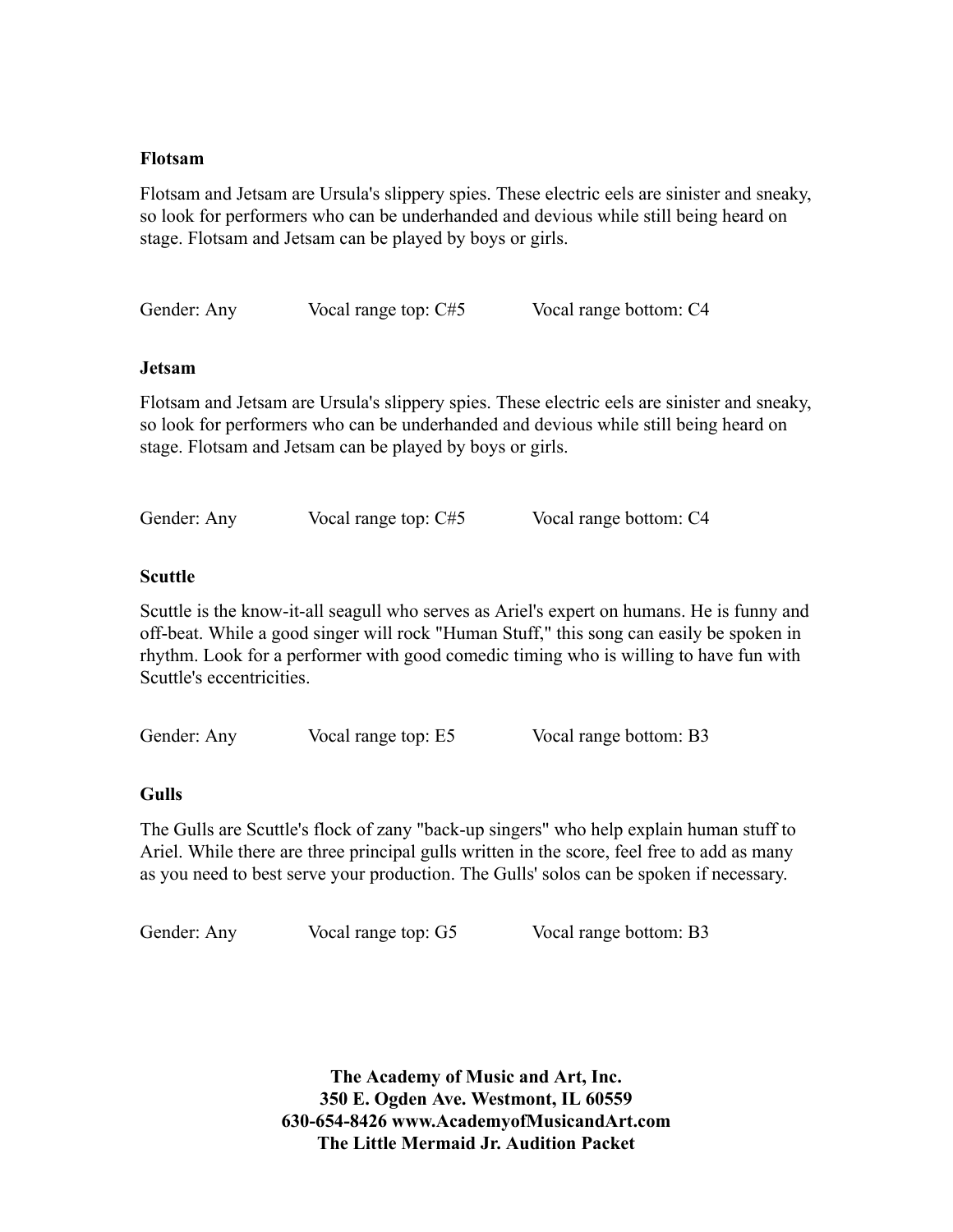# **Grimsby**

Grimsby is Prince Eric's prim and proper valet. He is rigid in personality and constantly trying to guide Prince Eric towards the throne. While Grimsby does have some singing to do, strong acting trumps singing ability for this role.

Gender: Male Vocal range top: C5 Vocal range bottom: E4

# **Chef Louis**

Chef Louis is the over-the-top head chef in the palace. He is always wild and frenetic. This is an excellent featured role for a comedic performer.

| Gender: Male | Vocal range top: C5 | Vocal range bottom: A3 |
|--------------|---------------------|------------------------|

# **Chefs**

The Chefs are Chef Louis's assistants. The music in "Les Poissons" can be challenging, so good choral singers are a plus for this group. Your Chefs can also double as members of the Sea Chorus.

Gender: Any

# **Carlotta**

Carlotta is the headmistress in Prince Eric's palace and Ariel's greatest human ally. This non-singing role needs to be warm and maternal to make Ariel feel welcome.

Gender: Female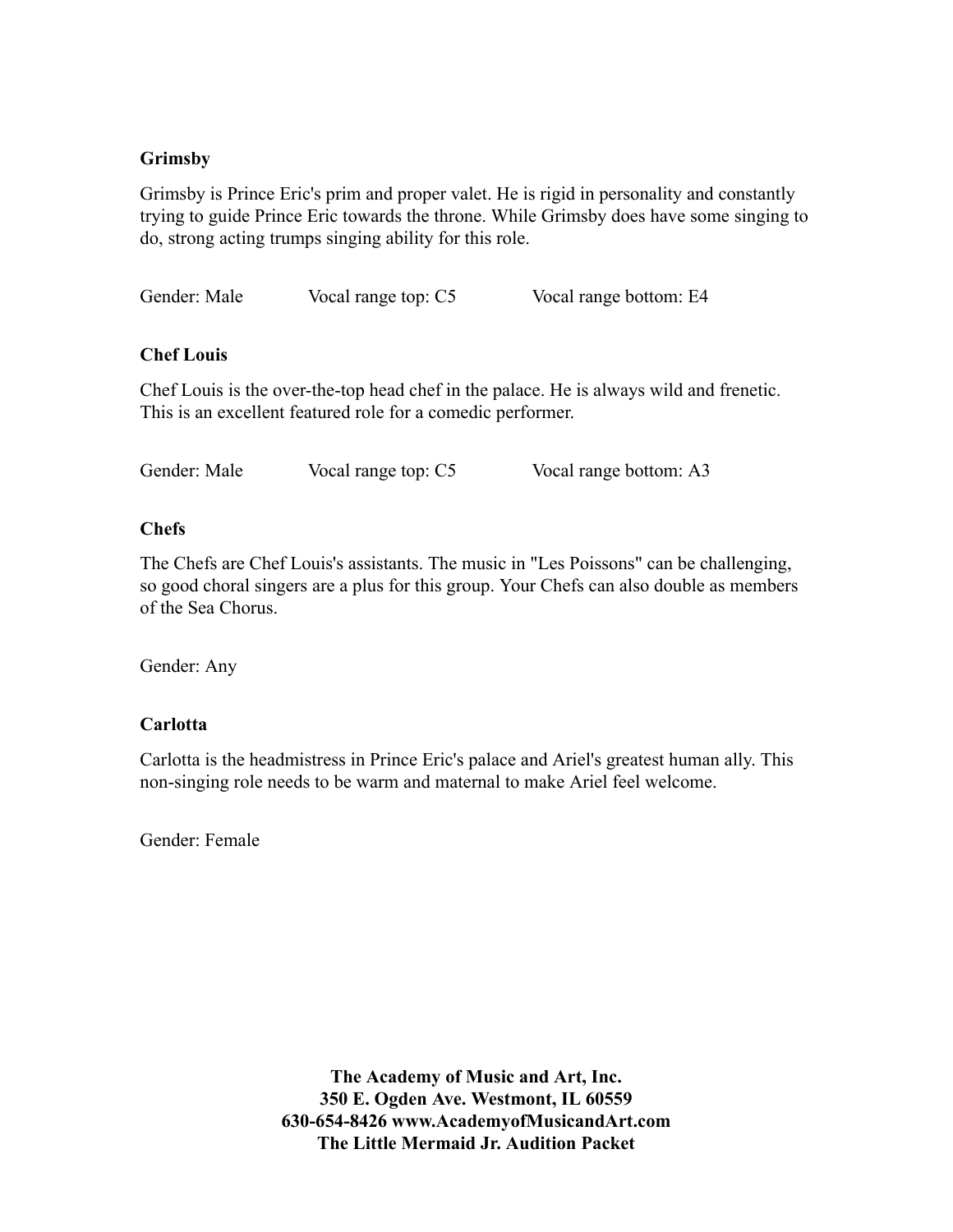#### **Princesses**

The six Princesses try everything they can to win the heart of Prince Eric. Since none of them possesses the voice Prince Eric is searching for, cast actresses who can create an exaggerated and comedic personality through song. The six Princesses can double as the six Mersisters.

| Gender: Female | Vocal range top: G5 | Vocal range bottom: E4 |
|----------------|---------------------|------------------------|
|                |                     |                        |

#### **Pilot**

The Pilot is the head sailor on Prince Eric's ship. This nautical expert who entertains the sailors with wild tales of the sea presents an opportunity to highlight a developing performer. The Pilot has a few speaking lines, but his singing voice is most important.

| Gender: Male | Vocal range top: C5 | Vocal range bottom: Bb3 |
|--------------|---------------------|-------------------------|
|              |                     |                         |

#### **Sailors**

The Sailors are the crew of Prince Eric's ship. They are eager for adventure and ready to tackle a storm. The Sailors can be played by boys or girls and can double as Sea Chorus.

Gender: Any

#### **Seahorse**

The Seahorse is the court herald for King Triton. This non-singing part is a good role for a young performer with a clear speaking voice.

Gender: Any